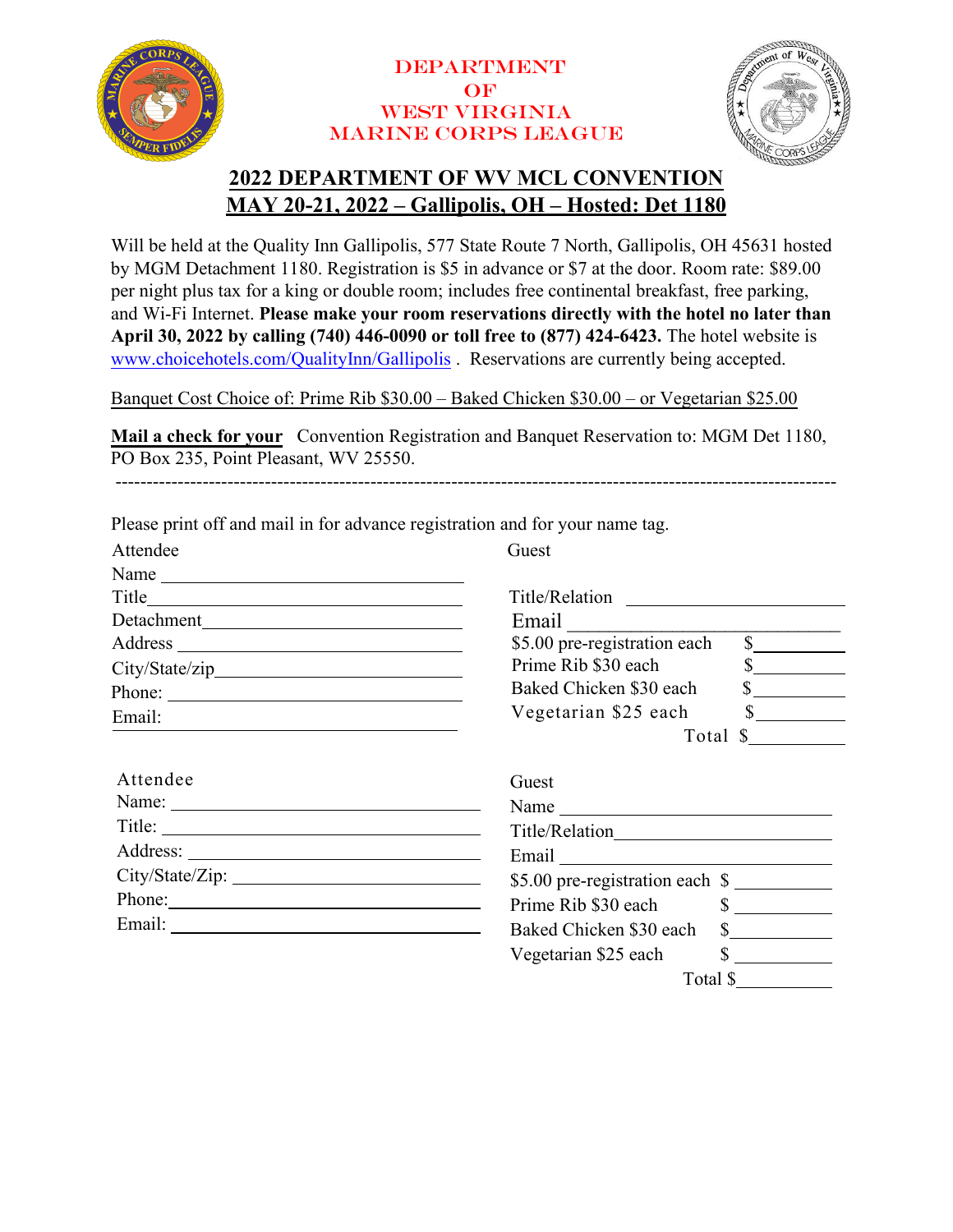

# **DEPARTMENT**  $OF$ WEST VIRGINIA Marine Corps League



# **2022 MCL Department Meeting Schedule Department of West Virginia Gallipolis, OH MAY 20-21, 2022**

Friday, May 20, 2022 0600-0945 Breakfast 0900-1200 MCL Registration 1000-1200 MODD Registration 1200-1300 Lunch on your own 1300-1600 MCL Registration 1300-1600 MODD Registration 1300-1600 Professional Development Training 1300-1700 Department Audit Committee 1600-1700 Commandant's Council - Detachment Commandants/Staff Officers meeting 1700-1830 Dinner on your own 1700-2230 Hospitality Room open 1830-1900 MODD Pack Board Meeting\* 1900-2100 MODD Growl of the Pack \* At call of Department Commandant, MCL; Pack Leader, MODD, PMOY Chairman Saturday, May 21, 2022 0600-0930 Breakfast 0800-1000 MCL registration 0800-0815 Flag-Raising Ceremony 0830-1000 MCL Business Meeting

0930-0945 Department Budget Committee Meeting\*

0930-0945 Department Nominations Committee Meeting\*

1000-1020 Memorial Services, all hands attending

1020-1200 MCL Business Meeting continued

1200-1315 Lunch on your own

1315-1600 MCL Business Meeting resumed

1615-1640 New Officer Installation & Department Officers' Meeting

1800-1900 Formal Reception

1900 Grand Banquet

\* At call of Chairman for Budget and Nominations Committee